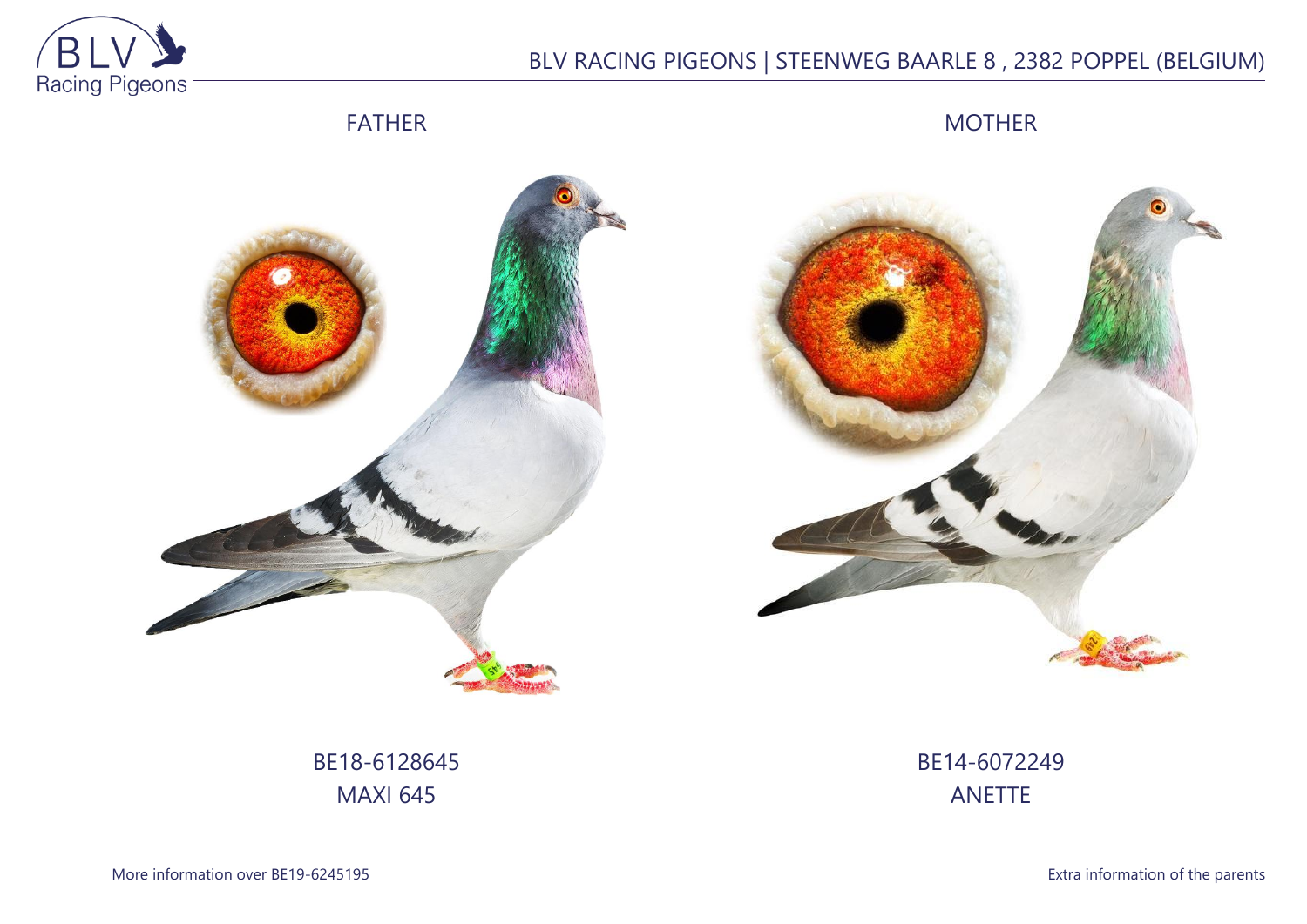

schriesesteenweg

**Booischot** 015 224645

0494 136 123

2221

TEL:

Fax:

## BLV RACING PIGEONS | STEENWEG BAARLE 8 , 2382 POPPEL (BELGIUM)

8 duiver Verstappen Edwin

| 6128645.2018                                                                                                                              | Blauw                                                                                                                       | sex:<br><b>DUIVER-CO</b>                                                    | kleur:<br>datum<br>28/09/20<br>Blauw-Blue                                           |
|-------------------------------------------------------------------------------------------------------------------------------------------|-----------------------------------------------------------------------------------------------------------------------------|-----------------------------------------------------------------------------|-------------------------------------------------------------------------------------|
|                                                                                                                                           | v: 6523920.1996<br>Geschelpte.920<br>Ras Van De Wouwer Gaston<br>8Maal Eerst Prijs                                          | V:6225709.1991<br>Geschelpte.<br>Beste Kweeker van 92:797<br>M:6176085.1990 | V:6463357.1981<br>Geschelpte.<br>4N: 6454025.1984<br>geschelpte.<br>V: 6662944.1982 |
|                                                                                                                                           |                                                                                                                             | 'T goed blauw.                                                              | Blauwe.<br>M: 6662313.1983<br>Vaal.                                                 |
| V:03835.11.449<br>Blauw Genopte<br>Ring Van de Klaus<br>Ras Van De Wouwer Gaston<br>M: 6023018, 2016<br>Blauw<br>Ras Van de Wouwer Gaston | M: 6105653.2005<br>Blauw witpen<br>Van De Wouwer Gaston<br>Moeder 6209869.2007<br>6244096.2010<br>En Groot Moeder6230337.09 | V:6335690.1998<br>/Kaasboer/ Superkweker<br>vader en grootvader van         | V:6235626.1992<br>Blauw<br>M: 6404318, 1996                                         |
|                                                                                                                                           |                                                                                                                             | verschillende Topduiven<br>M:6407575.1997<br>Blauw                          | Blauw<br>V:6450252.1997<br>Marcel Cortens<br>M: 6370004.1995                        |
|                                                                                                                                           |                                                                                                                             | Super Kweekduivin                                                           | Dikke Blauw Gaston                                                                  |
|                                                                                                                                           | $\sqrt{v}$ - 2189276, 2014<br>Paul Jamaar Rummen                                                                            | V:2165989.2010<br>ei gegeven aan Paul<br>Jamaar Rummen                      | V:6111651.2009<br>Blauw<br>M: 6111457, 2009<br>Blauw                                |
|                                                                                                                                           |                                                                                                                             | M:2165985.2010<br>ei gegeven aan paul jamaa $-M: 6181106.2009$<br>r         | V: 6111723.2009<br>Kleizoon Kaasboer<br>moeder 752.2011                             |
|                                                                                                                                           | M: 6072385.2014<br>gekweekt door Gaston<br>Van de Wouwer                                                                    | V:6307733.2012<br>Renders Ivo Geel                                          | V: 6358318.2010<br>Fernand F-k Marien<br>M: 6058947.2008<br>Josephine               |
|                                                                                                                                           |                                                                                                                             | M:3169150.2010<br>Norbert Ally                                              | V: 3272760.2000<br>Guldensporenbliken                                               |
|                                                                                                                                           |                                                                                                                             | dochter' quldensporen<br>koppel                                             | M: 3083812, 2005<br>Bolleke                                                         |

O

KON. BELGISCHE DUIVENLIEFHEBBERSBOI ROYALE FÉDÉRATION COLOMBOPHILE BELGE 2018 \$ BELG Eigendomsbewijs van de ring<br>Titre de propriete de la baque

6128645



| 6072249-14                                                                                                                                                                                                        | Anette                                                                                                                                                                  |                                                                                                                                                                         |                                                                                                                                          |
|-------------------------------------------------------------------------------------------------------------------------------------------------------------------------------------------------------------------|-------------------------------------------------------------------------------------------------------------------------------------------------------------------------|-------------------------------------------------------------------------------------------------------------------------------------------------------------------------|------------------------------------------------------------------------------------------------------------------------------------------|
| Moeder van:<br>1 Melun 1,488 b.- snels<br>5,148 d<br>12. Nat. Chateauroux<br>54. Nat. Chateauroux<br>$\n  W: 6119137-11\n$                                                                                        | $V: 6257240-03$<br>Torre<br>Vader Kim, 1e Nat. Guéret<br>Vader BE09-6111546<br>Vader BE11-6119102<br>Vader BE10-6031731<br>Vader BE12-6023287<br>Vader BE13-6062110     | $V: 6335690-98$<br>"KAASBOER" superkweker<br>vader en grootvader van<br>verschillende topduiven<br>M:6407575-97<br>Blauw<br>Superkweekduivin<br>Henderickx Bart Berlaar | V: 6235626-92<br>Blauw<br>M: 6404318-96<br><b>BLAUW</b><br>V: 6450252-97<br><b>Marcel Cortens</b><br>M: 6370004-95<br>Dikke Blauw Gaston |
| Nico kleinz, Kaasboer<br>Broer Kim, 1e Nat. Guéret<br>Broer BE09-6111546<br>5e Nat. Limoges<br>26e Nat. Bourges<br>88e Nat. La Châtre<br>123e Nat. Argenton                                                       | M: 6034734-06<br>Celien<br>Moeder Kim.1e Nat. Guéret<br>Moeder BE09-6111546<br>Moeder BE10-6031731<br>Moeder BE12-6023287<br>Moeder BE13-6062110<br>Moeder BE11-6119102 | $\nabla$ 6517591-99<br>Blauw - wit<br><b>Rijmenands Frans</b><br>grootvader van 1ste Nat.<br>M:2072711-02<br>Blauw - wit<br>Huysegoms Theo Meise                        | V: 2002652-94<br>Blauw<br>M: 2002291-99<br>Blauw                                                                                         |
| M: 6033018-07<br>Anneke dochter Kaasboer<br>Moeder Palme d'Or.<br>Casaert-Sénéchal<br>Moeder Amalia 1e Nat.<br>Asduif 2011 en Nikolaas,<br>1e Nat.Asduif 2013<br>Moeder BE10-6031710<br>36e Nat. Zone Châteauroux | 6335690-98<br>"KAASBOER" superkweker<br>vader en grootvader van<br>verschillende topduiven<br>1° Nat Gueret 14245d<br>1° Nat Bourges 17138d<br>1° Nat Z Argenton 3740d  | $\overline{V}$ 6235626-92<br>Blauw<br>м-6404318-96<br><b>BLAUW</b>                                                                                                      |                                                                                                                                          |
|                                                                                                                                                                                                                   | M: 6307210-04<br>Grootmoeder Laura<br>Grootmoeder Palme d'Or<br>Halfzus Gaston, Olympiade<br>duif Allround Uwe Berg                                                     | $V.6480508-00$<br>Blauw<br>Vader Olympiade duif<br>van Uwe Berg -Dortmund<br>M6352928-99                                                                                | 6352940-99<br>IV:<br>Blauw<br>M: 6314427-98<br>Bluaw<br>V: 6372272-95                                                                    |
|                                                                                                                                                                                                                   |                                                                                                                                                                         | Blauw                                                                                                                                                                   | Blauw<br>M: 6427974-98<br>Blauw                                                                                                          |

**Hok Van de Wouwer** Melkouwen 8 - 2590 Berlaar (Belgium)

 $\overline{60}$ 

Van de Worwer Kurt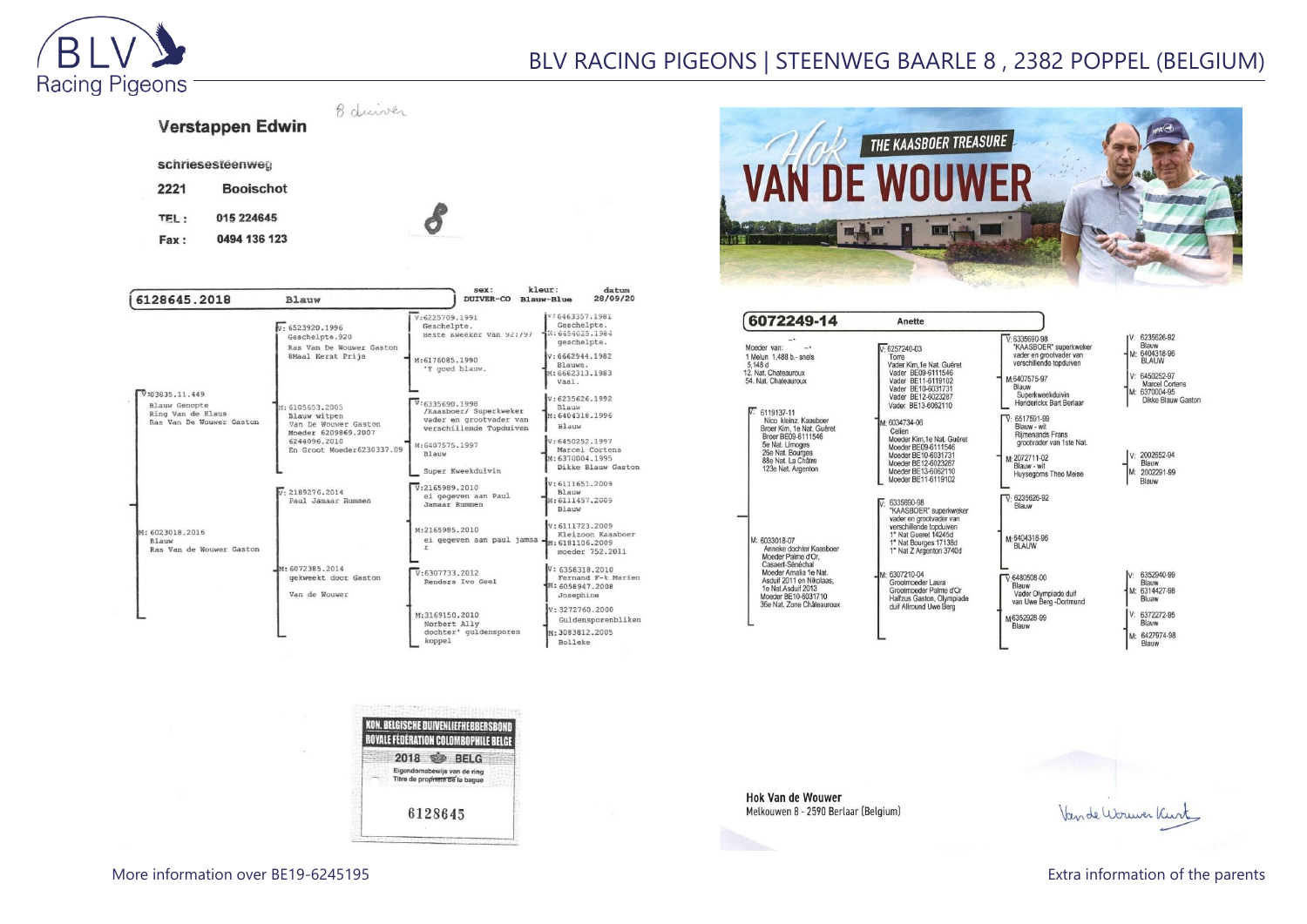

#### More information of 6128645/2019

Winner of

**393. Nat. Zone Bourges – 7,514 birds 2018 1043. Nat. Zone Argenton – 4,990 birds 2018 1214. Nat. Zone Chateauroux – 5,116 birds 2018**

**- FATHER IS 'SON GESCHELPTE 920', OUTSTANDING COCKBIRD** Bred from 'Geschelpte 920' **Winner of 8x 1. prize** Bred from daughter of 'Kaasboer' **Famous base breeder Gaston Van De Wouwer 'Kaasboer' descendants most impressive victories Olympiad bird allround Germany 2009 (Uwe Berg) Olympiad bird Nitra 2013 (Walter Vollmer) Olympiad bird cat. C 2017 (Niels Broeckx) 1. Nat. acebird great middle dist. KBDB 2011 (Casaert-Sénéchal) 1. Nat. acebird great middle dist. old KBDB 2013 (Casaert-Sénéchal) 1. Nat. acebird great middle dist. YB KBDB 2018 (Hok Van De Wouwer) 1. Belgian YB over 3 Nat. racer PIPA Ranking 2020 (Erwin Schepmans) 1. Belgian YL long dist. PIPA Ranking 3 races 2019 (Team BDS) 1. Nat. Montlucon & fastest 40,104 birds (M. & G. Vercammen) 1. Nat. Bourges & fastest 39,577 birds 2010 (Gaston Van De Wouwer) 1. Nat. Bourges YB 33,461 birds (Vos-Jennes) 1. Nat. Argenton 30,690 birds (Cleirbait-Desbuquois) 1. & 2. Nat. La Souterraine 21,782 birds 2010 (Schepmans-Hayen) 1. Nat. Argenton YB 19,592 birds 2016 (Tom & Jan Iwens) 1. Nat. Gueret 14,245 birds (Gaston Van De Wouwer) 1. Nat. Nevers 11,579 birds (L. & G. Dockx) 1. Nat. Montlucon 10,742 birds & fastest 20,214 birds (Van Eynde-Goovaerts) 1. Nat. Limoges II YL 9,756 birds 2020 (F. & J. Vandenheede) 1. Nat. Agen old 9,740 birds 2017 (Team BDS) 1. Nat. Chateauroux old 4,641 birds 2018 (Bart & Nance Van Oeckel) 1. Nat. Narbonne YL 3,580 birds 2019 (Team BDS) 1. Nat. Chateauroux 2,855 birds 2018 (Hok Van De Wouwer) 1. Nat. Chateauroux 2,850 old birds 2019 (Bart Verbeek) 1. Nat. Chateauroux old 1,727 birds 2017 (Yves Vandepoel)**

#### More information of 6072249/2014

**Never raced, summer youngster 2014 Granddaughter of 'Kaasboer'** Mother of 'Lauranneke' 730/15 **4. Nat. Zone / 12. Nat. Chateauroux - 1,712 birds 2017 32. Nat. Zone Chateauroux - 8,663 birds 2016 54. Nat. Chateauroux I - 2,850 birds 2019 59. Nat. Zone Souillac - 998 birds / 436. Nat. 3,737 birds 2019 33. prov. Le Mans – 359 birds 47. prov. Blois - 1,012 birds 2017 67. prov. Bourges – 3,164 birds 262. Nat. Argenton - 3,322 birds 2018 351. Nat. Chateauroux – 20,522 birds 2019 390. Nat. Argenton – 12,449 birds 2016 442. Nat. Argenton – 8,006 birds 2017 451. Nat. Montlucon – 10,753 birds 2016 640. Nat. Chateauroux – 10,454 birds 2017** Mother of BE16-6023011 **75. prov. Gien – 5,470 birds 2016 410. Nat. Zone Bourges – 8,989 birds 2016 544. Nat. Zone Argenton – 5,314 birds 2016** Mother of BE15-6048729 **16. prov. La Souterraine – 1,123 birds / 391. Nat. 9,760 birds 59. Nat. Zone La Souterraine – 2,333 birds 2015 910. Nat. Chateauroux – 10,442 birds 2015** Mother of BE20-6188024 **1. Melun 1,488 birds & fastest of 5,148 birds 10. Sermaises - 1,483 birds 511. Nat. Chateauroux – 15,322 birds 2020** Nestmate to BE14-6072248 **74. Nat. Chateauroux - 25,710 birds 2015 77. prov. Chateauroux – 2,644 birds 2016 173. Nat. Zone Chateauroux - 6,692 birds 2016 205. Nat. La Souterraine - 7,631 birds 2016 251. Nat. Zone Bourges - 7,739 birds 2015 341. Nat. Tours – 24,097 birds 2014 370. Nat. La Souterraine – 18,588 birds 2014**